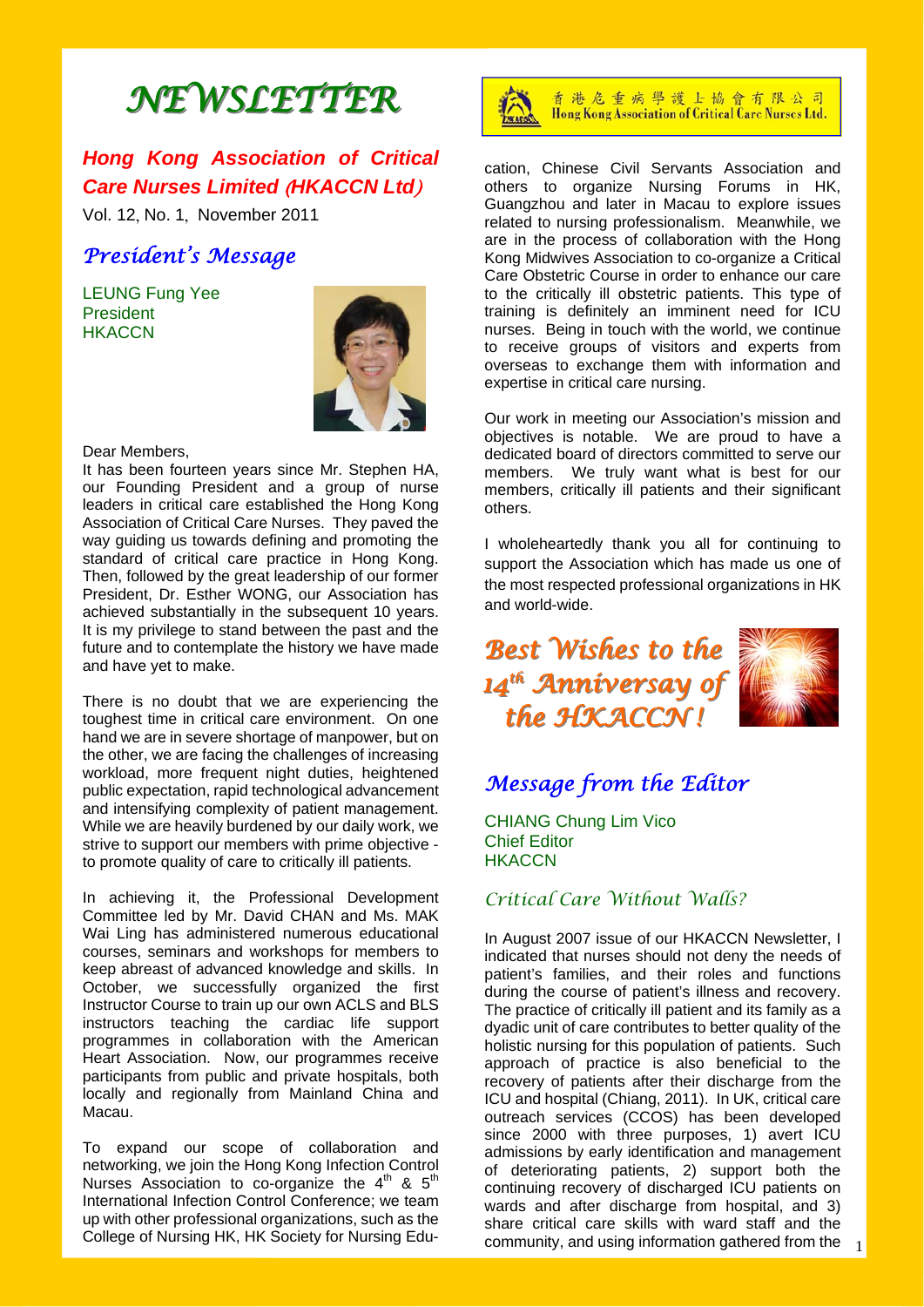wards and community to improve critical services for patients and their families (Department of Health, 2000). It appears that the care of critically ill patients and their families as a dyadic unit can extend from the ICU to community with possibly better outcomes through the practice model of CCOS.

After a decade of CCOS development in UK and Australia, the evidence from a systematic review (McGaughey, et al., 2009) highlights the diversity and weak methodological quality of most CCOS studies that further multi-site RCTs are needed to determine the effectiveness. Whiting & Edbrooke (2006, p.278) said it right, the evidence of CCOS effectiveness is inconsistent but 'The implications for outreach are that understanding will become more sophisticated as we learn why research so far has delivered mixed results … We can only continue to evaluate its key components ensuring their effectiveness and evolution in the context of changing needs and the ever-increasing demands placed upon it'. Theoretically CCOS may contribute to better patient and family outcomes during their process of recovery as well as organizational outcomes of less hospital admissions and ICU readmissions. In Hong Kong, do we have the room to consider, though a matter of evidence to be further developed and we are experiencing the shortage of manpower, such concept of 'critical care without walls' (Hillman, 2002) for better outcomes of our patients, families and organizations?

Meanwhile, time flies as usual and we must now celebrate the  $14<sup>th</sup>$  anniversary of the HKACCN. Happy Anniversary, HKACCN! And I wish you all enjoy reading this new issue of the HKACCN Newsletter.

#### **References**

- Chiang, V. C. L. (2011). Surviving a critical illness through mutually being there with each other: A grounded theory study. *Intensive and Critical Care Nursing*. doi: 10.1016/ j.iccn.2011.09.001
- Department of health (2000). *Comprehensive critical care a re view of adult critical care services*. Department of Health, London.
- Hillman, K., (2002). Critical care without walls. *Current opinion in Critical Care*, 8(6), 594-9.
- McGaughey, J., Alderdice, F., Fowler, R., Kapila, A., Mayhew, A., & Moutray, M. (2007). Outreach and early warning systems (EWS) for the prevention of intensive care admission and death of critically ill adult patients on general hospital wards. *Cochrane Database of*  Art. No: CD005529. doi:10.1002/14651858.CD005529.pub2
- Whiting, P., & Edbrooke, D. (2006). Evaluation of critical c a r e outreach: Are the resources for outreach justified? In L. R. Cutler & W. P. Robson (eds.), *Critical Care Outreach* (pp.269-279). West Sussex: John Wiley & Sons Ltd.

## *Oral Care is Critical Care for Mechanically Ventilated Patients*

MAK Eva Kit Ying RN, ICU, Union Hospital

Ventilator-associated pneumonia (VAP) is the com-

monest infection acquired by patients in the intensive care unit. The range of reported rates is 9% to 67% and there are 4.4 to 15.7 cases of VAP per 1000 ventilator days (CHP, 2010). Oral care is a nursing intervention that can help to reduce the incidence of VAP (Munro, 2004; Pear, 2007; Feider, Mitchell & Bridges, 2010). However, among the most commonly recommended prevention strategies, oral care is often neglected for the critically ill patients or performed inadequately. A mechanically ventilated patient's mouth is merely swabbed for her/his comfort.

Local and overseas organizations or the initiatives for patient safety, including the Centers for Disease Control and Prevention (CDC), the Association for Professionals in Infection Control and Epidemiology (APIC), Institute for Healthcare Improvement (IHI), American Association of Critical Care Nurses (AACN) and Centre for Health Protection (CHP) have developed evidence-based patient care treatment practices and published the best practice examples for the reduction of VAP.

Comprehensive oral hygiene has consistently been recognized by many professional organizations as critical to the prevention of pneumonia in hospitalized critically ill patients (Table 1) (Pear, 2007; CHP, 2010).

Research indicates that vigorous oral hygiene is necessary to reduce oral colonization of bacteria in order to prevent or reduce VAP. The set of comprehensive oral care for ventilated patients may include the following nursing interventions (Garcia, 2005),

- 1. written oral care protocol and training should be in place;
- 2. conduct an initial admission as well as daily assessment of the lips, oral tissue, tongue, teeth and saliva of each patient on a mechanical ventilator;
- 3. use a small, soft toothbrush to brush teeth, tongue and gums at lease twice daily to remove dental plaque;
- 4. consider the use of antiseptic oral rinse such as 0.12% aq. chlorhexidine at set interval;
- 5. use moisturizer to enhance the maintenance of healthy lips;
- 6. avoid using lemon-glycerine swabs for oral care to moisten oral mucosa because lemonglycerine compounds are acidic and cause drying of the oral tissues;
- 7. perform suction to oral cavity / pharynx frequently; and
- 8. keep head of bed elevated at least  $30^{\circ}$  unless medically contraindicated, and position patient properly so that oral secretions pool into the buccal pocket (this is especially important when performing activities like feeding and teeth brushing).

Oral care policies and practices vary from region to region, hospital to hospital, and even within intensive care units. Further research in the imple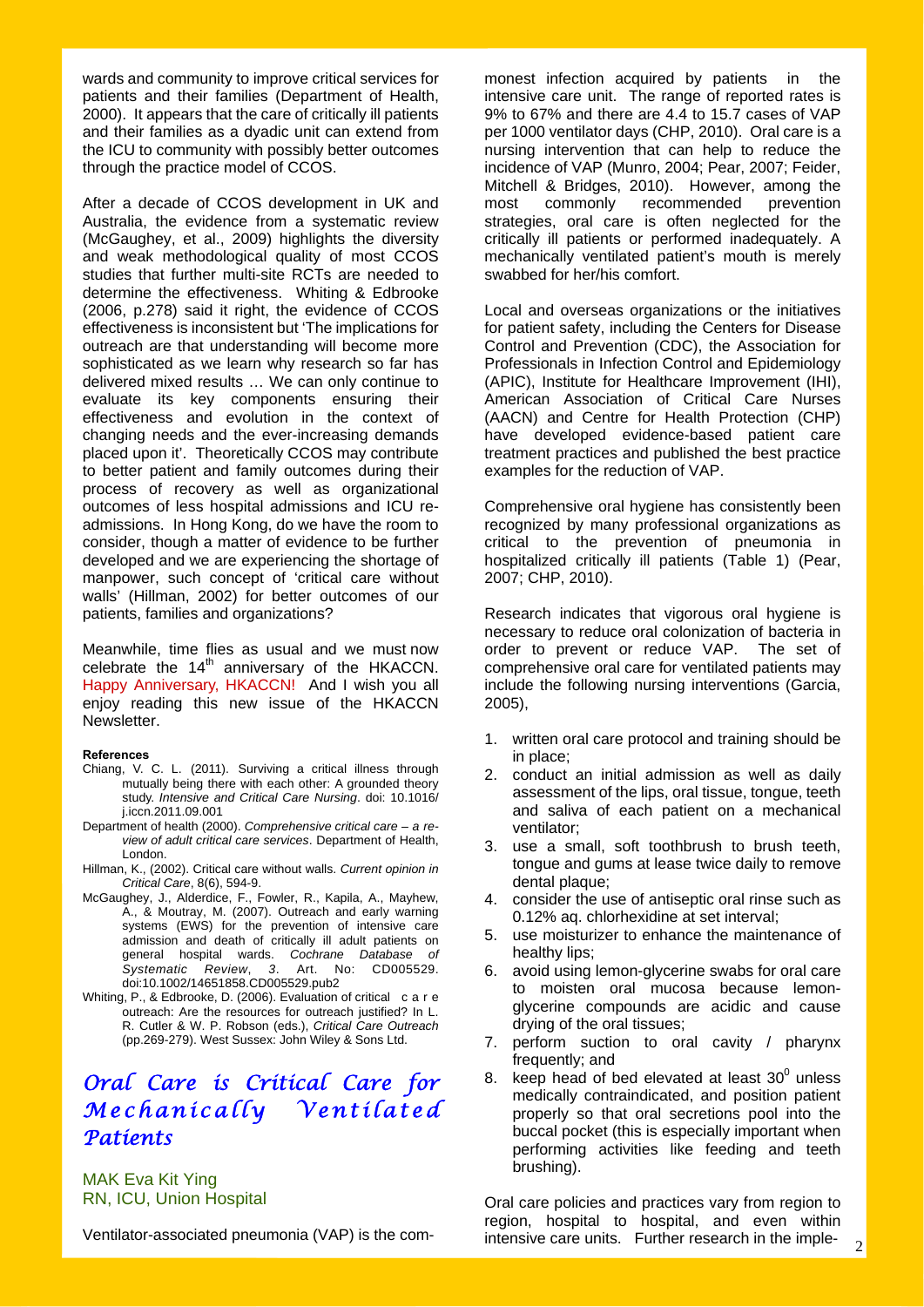mentation of evidence-based and user-friendly oral care policies, and evaluation of their effectiveness in reduction of VAP continues to refine and update the current polices and guidelines.

| <b>Component</b>                                                                                         | CDC       | <b>APIC</b> | $\overline{\mathbf{H}}$ | <b>AACN</b> | CHP |
|----------------------------------------------------------------------------------------------------------|-----------|-------------|-------------------------|-------------|-----|
| Head of<br>bed<br>elevation<br>(semi-<br>recumbent<br>patient<br>position<br>$30^{\circ} - 45^{\circ}$ ) |           |             |                         |             |     |
| Daily seda-<br>tion vaca-<br>tion and<br>daily as-<br>sessment<br>of readi-<br>ness to<br>extubate       |           |             |                         |             |     |
| Peptic<br>ulcer<br>disease<br>prophylaxis                                                                |           |             |                         |             |     |
| Oral<br>hygiene<br>and care                                                                              | $\sqrt{}$ |             | $\sqrt{}$               |             |     |
| Cleaning of<br>equipment                                                                                 | J         |             |                         |             | N   |
| Avoid<br>routinely<br>replacing<br>ventilator<br>circuits                                                |           |             |                         |             |     |
| Hand<br>hygiene                                                                                          |           |             |                         |             |     |
| Sub-glottic<br>secretion<br>drainage                                                                     | $\sqrt{}$ |             |                         | $\sqrt{}$   |     |
| Prevention<br>of oro-<br>pharyngeal<br>coloniza-<br>tion                                                 |           |             |                         |             |     |

Table 1: Preventive measures of pneumonia in hospitalized patients

#### **References**

- Centre for Health Protection (2010). *Recommendations on Prevention of Ventilator-associated Pneumonia*. Scientific Committee on Infection Control, and Infection Control Branch, Centre for Health Protection, Department of Health.
- Feider, L. L., Mitchell, P., & Bridges, E. (2010). Oral care practices for orally intubated critically ill adults. *American Journal of Critical Care*, *19*(2), 175-183.
- Garcia, R. (2005). A review of the possible role of oral and dental colonization on the occurrence of health care associated pneumonia: underappreciated risk and a call for interventions. *American Journal of Infection Control*, *33* (9), 527-541.
- Munro, C. L. (2004). Oral health and care in the intensive care unit: State of the science. *American Journal of Critical Care*, *13*(1), 25-34.
- Pear, S. (2001). Oral care is critical care. The role of oral care in

 the prevention of hospital-acquired pneumonia. *Kimberly- Clark Health Care Education*, *3*. Available: http:// vap.kchealthcare.com/media/62818/16h0546 \_08\_01\_ci\_oc.pdf

## *I n t r o d u c i n g n u r s e - l e d defibrillation in Hong Kong: The current situation as perceived by nurses in intensive care*

HUI George C M ICU, United Christian Hospital LOW Lisa P L The Nethersole School of Nursing The Chinese University of Hong Kong

This purpose of this research in brief is to provide an extract of findings from the full paper (Hui, Low & Lee, 2011) of a study that was conducted in 2006 to explore intensive care (ICU) nurses experiences of introducing nurse-led defibrillation in an acute regional hospital. With the exception of Kwok, Lee, Lau & Tse (2003) and Chan *et al*. (1998), no other published studies on nurse-led defibrillation could be retrieved locally when we conducted this study. Findings of this study are contributing to the Hong Kong literature and will inform future researchers who have interest in pursuing work in this area. Other related nurse-led defibrillation literature in Hong Kong can be found elsewhere (Lee & Low, 2010).

#### **BACKGROUND OF THIS STUDY**

Previous studies have shown defibrillation as an effective therapy for VF, with the ability of improving survival of sudden cardiac arrest if performed early within four to five minutes (Cook, 2003; Kwok *et al*., 2003). Since 1997, the International Liaison Committee on Resuscitation (ILCOR) (Kloeck *et al*., 1997) has recommended that resuscitation personnel should be authorized, trained, equipped and directed to operate a defibrillator if their professional responsibilities require them to respond to persons in cardiac arrest. This recommendation includes all first responders, in both hospital and out -of-hospital settings. Although performing early defibrillation within the chain of survival will ensure the highest possible survival rate of in-hospital cardiac arrest, the low survival rate of in-hospital sudden cardiac arrest (around 10-20%) as a result of resuscitation has become a cause for concern (Zafari *et al*., 2004). Limited attention is given to understanding the survival rate of in-hospital sudden cardiac arrest cases and the potential contribution of nurses in caring for these patients in Hong Kong. While earlier work in the UK has demonstrated that in-hospital survival rates of cardiac arrest can be improved by nurse performed defibrillation (Coady, 1999), nurse-led defibrillation is not currently practised in Hong Kong hospitals (as demonstrated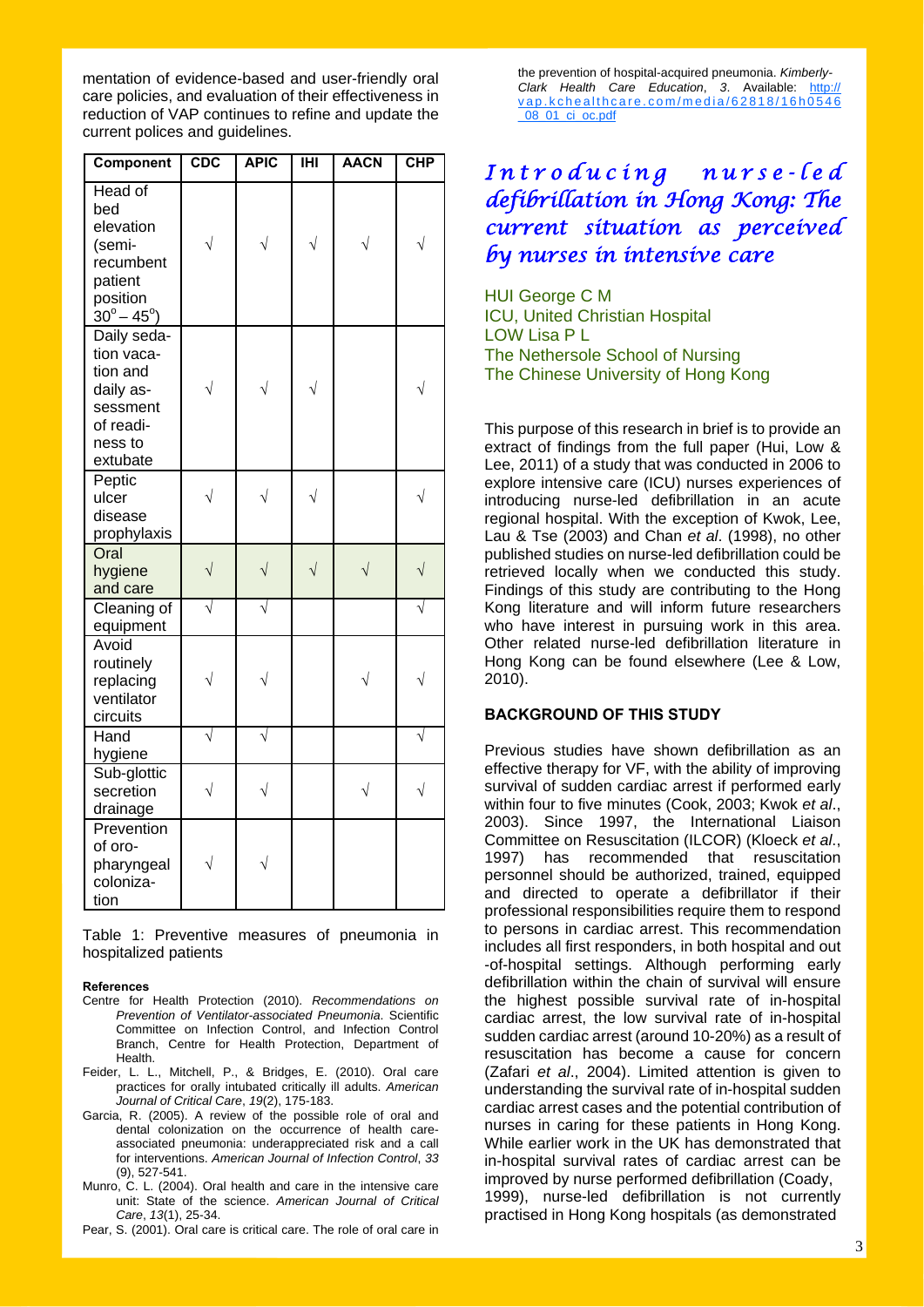by no published local work). Nurse-led defibrillation is believed to improve the survival rate of patients with sudden cardiac arrest, enhance nurses' role, and advance nursing practice. It is again this background that this study arose.

### **METHODOLOGY**

The main study examined the experience of ICU nurses in caring for patients with cardiac arrest, and their perceptions of introducing nurse-led defibrillation for patients presented with VT or VF using an exploratory and descriptive research methodology. The setting was an adult ICU with 20 beds and an emergency admission unit in an acute care hospital in Hong Kong. The nursing staff (n=79) comprised 71 registered nurses, five nursing officers, two nurse specialists and one advanced practice nurse. Purposive sampling was used to select 12 informative nurses who had cared for patients in cardiac arrest with VF or VT. Content analysis was used to analyze the unstructured interview data.

## **KEY FINDINGS**

Only the findings of ICU nurses perceptions of introducing nurse-led defibrillation for patients presented with VT or VF will be presented here.

### **Perceived knowledge about managing defibrillation**

All nurses correctly stated the aims of using defibrillation, types of defibrillation, and patients who needed to be defibrillated, indicating that their general knowledge about defibrillation was satisfactory. However, some nurses described having insufficient knowledge in cardiac care and lacked confidence in ECG interpretations, partly because most ICU patients suffered from respiratory failure. Although only 50% were trained in advanced cardiac life support (ACLS), those trained in ACLS described having limited opportunities to apply their defibrillation knowledge. While some nurse strongly believed that the performance of defibrillation was still the doctor's duty and the duties of nurses were to assist them, others challenged this traditional belief and believed that nurses also had responsibilities in practising timely defibrillation to save the patients' lives.

#### **Constraints of nurse-led defibrillation**

Several constraints that prevented nurses from wanting to implement nurse-led defibrillation in the ICU included limited exposure and experience in defibrillating VT or VF patients, lack of confidence, and fear of making mistakes. Whilst nurses believed that they were theoretically prepared to influence the patient's resuscitation outcomes, memory faded over time due to the lack of practice. Many stated that the low incidence of VT or VF in ICU, which varied annually. While the low number of cases meant little practice time for ACLS-trained nurses, some nurses did not mind 'doing less' as this guaranteed that no mistakes (e.g. incorrectly managing a scenario, making the wrong interpretation and doing harm to the patient) would be made and not having to shoulder any responsibilities.

## **Supporting nurse-led defibrillation**

Most nurses described supporting nurse-led defibrillation provided that adequate support was available. This included obtaining support from the hospital, collaborating with the doctor, providing training opportunities and sponsorship, and considering the use of alternative equipment. Obtaining support from the hospital to ensure that all nurses were issued with the ACLS certificate to perform defibrillation was regarded as highly important. With the hospital's recognition and acknowledgement of this qualification, ICU nurses would be enabled to advance their practice and boost confidence. In the trial of nurse-led defibrillation programmes, it was essential to reach a consensus and move towards closer collaboration between nurses and doctors, particularly when doctors make influential decisions about patient care and outcomes. Some participants suggested making compromises with the doctor about the practicalities of the programme and asking them to provide the initial supervision until nurses gain confidence in managing the defibrillation scenario on their own. The provision of opportunities and sponsorship (in terms of time or financial aid) for training would demonstrate the support of the hospital for nurse-led defibrillation, although only a few privileged staff members were nominated to attend the training, which could diminish their motivation to update these courses. It was suggested that the hospital should consider increasing regular training, such as in-hospital resuscitation training and in-house CPR drills for nurses, to build up and refresh their defibrillation skills. A transition phase of using alternative equipment such as AED was proposed to build up nurses' confidence before proceeding to use of the manual defibrillator.

#### **Conclusions**

The study shed light on the experience of nurses views about performing nurse-led defibrillation in an ICU setting. The findings increased our knowledge about the procedure nurses followed when assisting in defibrillation, and the perceived constraints and supportive measures required for implementation of nurse-led defibrillation. The need for a consistent policy to promote nurse-led defibrillation practice was also emphasized. A nurse-led defibrillation programme would require considerable effort in terms of clear hospital guidelines and support, effective ACLS training and supervision, certification to acknowledge practice expertise, consideration of a transition to the use of AEDs, and a change in nurses' traditional philosophy and responsibilities. Indeed, nurse-led defibrillation is an approach of delivering prompt care to critically ill patients, and a way ahead for intensive care nursing in Hong Kong. Further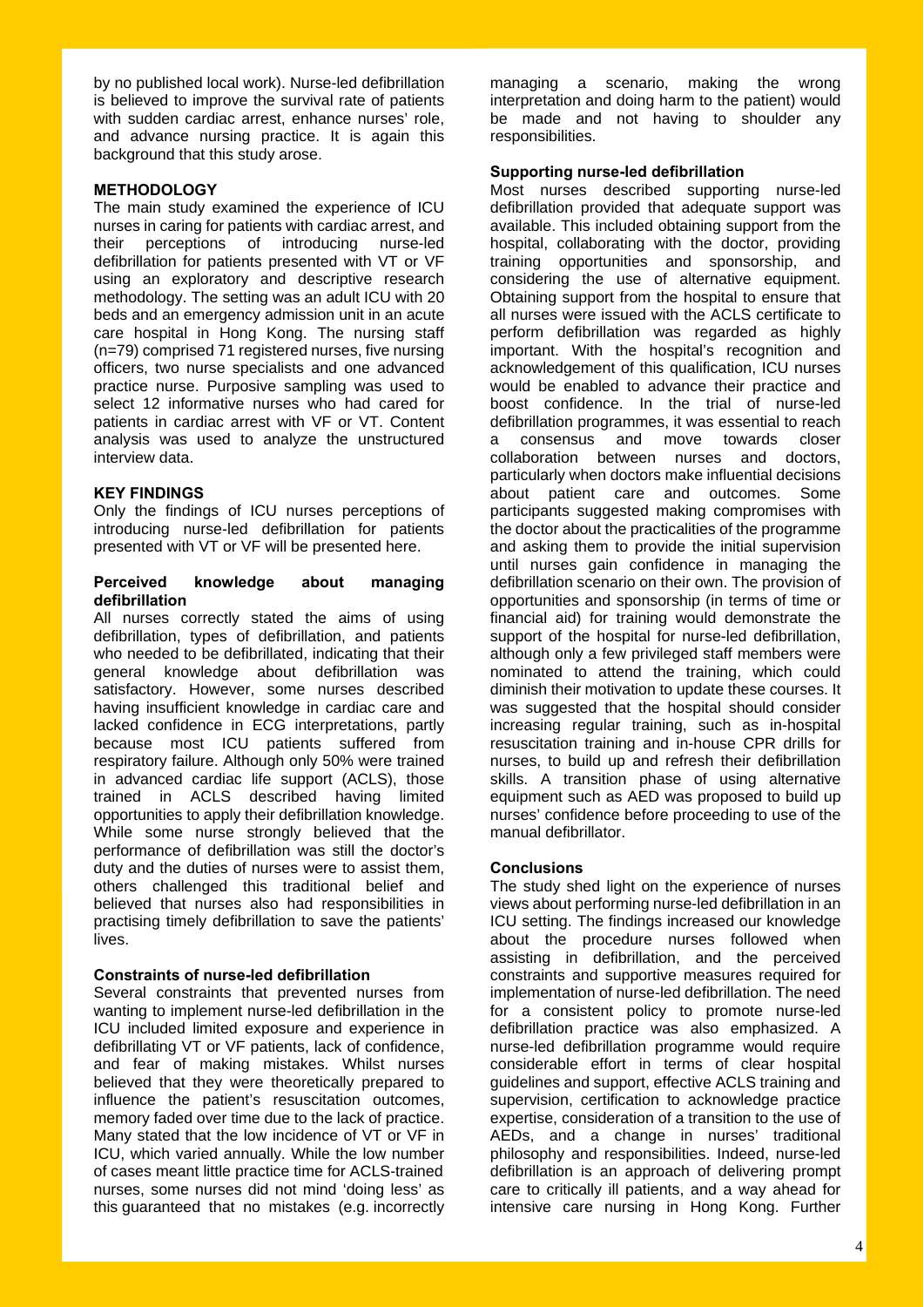research in other specialties, including the CCU and accident and emergency departments, is recommended to obtain the viewpoints of nurses of various specialties so as to explore the possibility and support the decision of introducing nurse-led defibrillation in hospitals.

#### **References**

- Chan, W. K., Kung, N. N. S., Ma, M. C., Ng, W. P., Chan, S., & Lau, F. L. (1998). Emergency defibrillation performed by coronary nursing staff: a pilot report. *Hong Kong Medical Journal*, *4*(1), 47-51.
- Coady, E. M. (1999). A strategy for nurse defibrillation in general ward. *Resuscitation*, *42*, 183-6.
- Cook, L. (2003). Staying current on defibrillator safety. *Nursing*,  *33*(11), 44-6.
- Hui, G. C. M., Low, L. P. L., & Lee, I. S. F. (2011). ICU nurses' perceptions of potential constraints and anticipated support to practice defibrillation: A qualitative study. Intensive and Critical Care Nursing, *27*(4), 186-193.
- Lee, I. S. F., & Low, L. P. L. (2010). Nurses' role in the early defibrillation of cardiac patients: Implications for nursing in Hong Kong. *Contemporary Nurse*, *35*(1), 88-94.
- Kloeck, W., Cummins, R. O., Chamberlain, D., Bossaert, L., Callanan, V., Carli, P. et al. (1997). Early defibrillation: an advisory statement from the Advanced Life Support Working Group of the International Liaison Committee on Resuscitation. *Circulation*, *95*(8), 2183-4.
- Kwok, K. M., Lee, K. L. F., Lau, C. P., & Tse, H. F. (2003). Sudden cardiac death: prevention and treatment. *Hong Kong Medical Journal*, *9*(5), 357-62.
- Zafari, A. M., Zarter, S. K., Heggen, V., Wilson, P., Taylor, R. A., Reddy, K. et al. A program encouraging early defibrillation results in improved in-hospital resuscitation efficacy. *Journal of American College of Cardiology*, *44* (4), 846-52.

## *UPCOMING PROGRAMS UPCOMING PROGRAMS*

## **I) ECG Course for Beginners**



#### **Course Objectives**:

- To enhance frontline nurses' knowledge on basic ECG concept and common arrhythmias.
- To promote the competence of frontline nurses in caring patients with common arrhythmias.

#### **Target Group and Capacity**:

All nurses; 36 per class

#### **Duration**:

Total 12 contact hours (2-hour lecture for 6 sessions)

## **Date and Time**:

ECG 4 3 Nov – 8 Dec 2011

6 Thursday evenings for each identical course, 6:30 - 8:30 pm

## **Venue**:

**HKACCN** Rm 501, 5/F Great Smart Tower, 230 Wan Chai Road, Hong Kong

#### **Speakers**:

Nursing experts from critical care areas

#### **Language medium**:

Both English & Cantonese

#### **Award**:

Certificate will be issued for those who have attended all the lectures and have passed the Quiz (12 CNE Points) (80% attendance is required)

#### **Program Fee**:

HK\$1200 (Member), HK\$1800 (Non-member)

## **II) Basic Life Support and Advanced Cardiac Life Support Courses**





### **a) Basic Life Support (for Health Care Provider) (BLS – HCP) Course**

This BSL – HCP Course is organized by the HKACCN Ltd. The HKACCN Ltd is an official AHA training site under Laerdal International Training Center (ITC), which is the ITO of AHA CPR and ECC Course in Hong Kong, China and Macau.

#### **Content**:

- CPR skills for all ages (adult, child, infant) according to AHA 2005 CPR Guidelines
- Ventilation with pocket mask and BVM
- Use of Automated External Defibrillator (AED)
- Foreign Body Airway Obstruction Management

#### **Target Groups**:

- Health care providers, such as nurses, doctors, paramedics, and ambulance personnel
- Nursing and medical students
- Other interested personnel

#### **Date and Time**:

8:30am – 1:00pm (a half-day program) 5 Nov; or 3 Dec 2011

#### **Venue**:

TSK A&E Training Centre / HKACCN office

#### **Award**:

AHA BLS Provider Card – valid for 2 years (4 CNE points;  $2 - 7$  CME points)

## **Program Fee**:

HK\$400